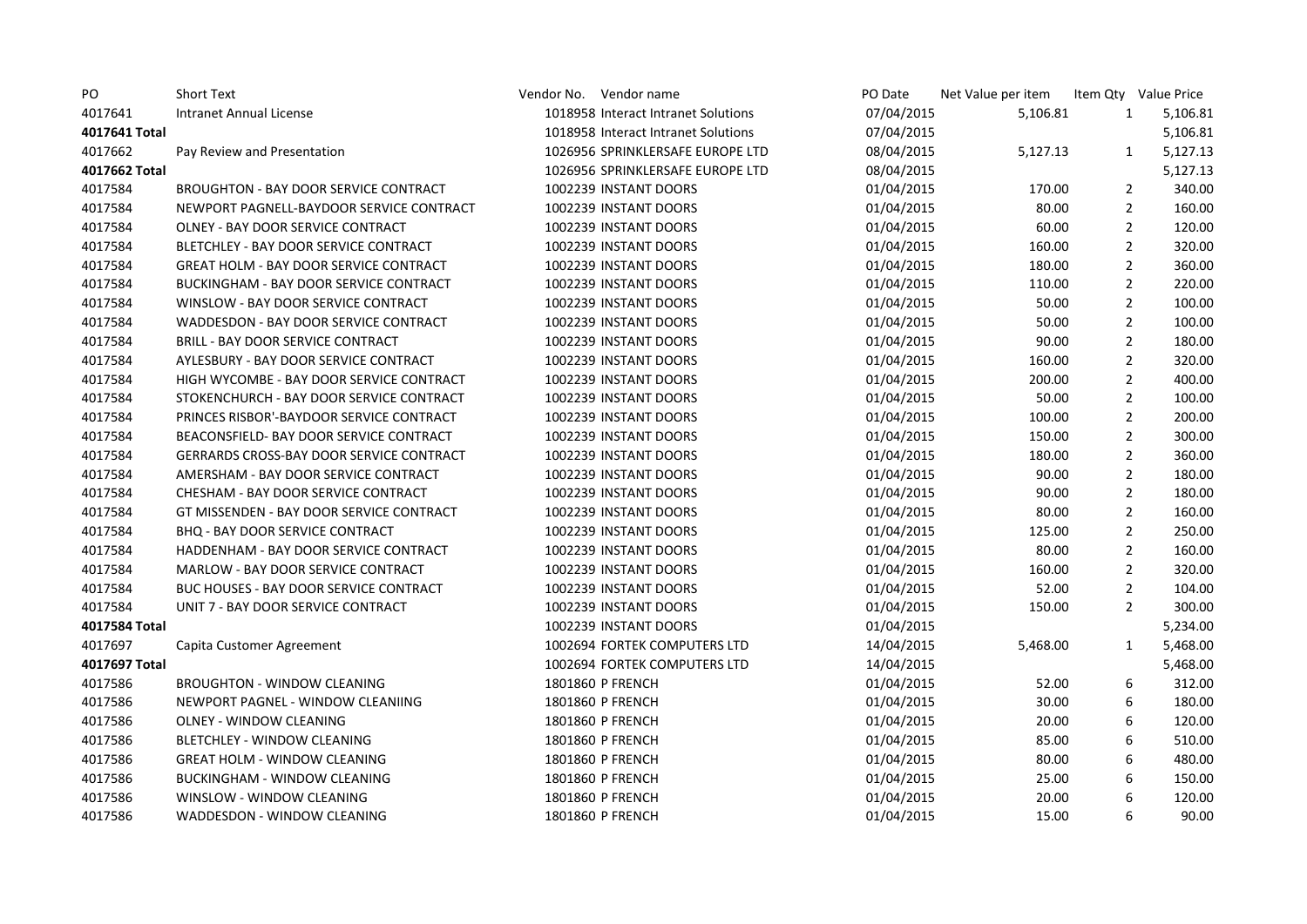| 4017586       | <b>BRILL - WINDOW CLEANING</b>            | 1801860 P FRENCH                       | 01/04/2015 | 15.00    | 6              | 90.00    |
|---------------|-------------------------------------------|----------------------------------------|------------|----------|----------------|----------|
| 4017586       | HIGH WYCOMBE - WINDOW CLEANING            | 1801860 P FRENCH                       | 01/04/2015 | 80.00    | 6              | 480.00   |
| 4017586       | STOKENCHURCH - WINDOW CLEANING            | 1801860 P FRENCH                       | 01/04/2015 | 20.00    | 6              | 120.00   |
| 4017586       | PRINCES RISBOROUGH - WINDOW CLEANING      | 1801860 P FRENCH                       | 01/04/2015 | 20.00    | 6              | 120.00   |
| 4017586       | BEACONSFIELD - WINDOW CLEANING            | 1801860 P FRENCH                       | 01/04/2015 | 35.00    | 6              | 210.00   |
| 4017586       | <b>GERRARDS CROSS - WINDOW CLEANING</b>   | 1801860 P FRENCH                       | 01/04/2015 | 23.00    | 6              | 138.00   |
| 4017586       | AMERSHAM - WINDOW CLEANING                | 1801860 P FRENCH                       | 01/04/2015 | 23.00    | 6              | 138.00   |
| 4017586       | CHESHAM - WINDOW CLEANING                 | 1801860 P FRENCH                       | 01/04/2015 | 25.00    | 6              | 150.00   |
| 4017586       | <b>GREAT MISSENDEN - WINDOW CLEANING</b>  | 1801860 P FRENCH                       | 01/04/2015 | 23.00    | 6              | 138.00   |
| 4017586       | BHQ/AYLESBURY - WINDOW CLEANING           | 1801860 P FRENCH                       | 01/04/2015 | 80.00    | 12             | 960.00   |
| 4017586       | HADDENHAM - WINDOW CLEANING               | 1801860 P FRENCH                       | 01/04/2015 | 52.00    | 6              | 312.00   |
| 4017586       | MERLIN CENTRE - WINDOW CLEANING           | 1801860 P FRENCH                       | 01/04/2015 | 52.00    | 6              | 312.00   |
| 4017586       | MARLOW - WINDOW CLEANING                  | 1801860 P FRENCH                       | 01/04/2015 | 52.00    | 6              | 312.00   |
| 4017586       | UNIT 7 AYLESBURY - WINDOW CLEANING        | 1801860 P FRENCH                       | 01/04/2015 | 25.00    | 6              | 150.00   |
| 4017586 Total |                                           | 1801860 P FRENCH                       | 01/04/2015 |          |                | 5,592.00 |
| 4017647       | Planning & Conduct of 2 Black Swan Ex     | 1027823 PRINCIPEA CONSULTING LTD       | 07/04/2015 | 5,627.30 | $\mathbf{1}$   | 5,627.30 |
| 4017647 Total |                                           | 1027823 PRINCIPEA CONSULTING LTD       | 07/04/2015 |          |                | 5,627.30 |
| 4017634       | Rental Scriptor 10.4.2015-9.4.2016        | 1008826 PAGEONE COMMUNICATIONS LTD     | 02/04/2015 | 1,513.50 | 4              | 6,054.00 |
| 4017634 Total |                                           | 1008826 PAGEONE COMMUNICATIONS LTD     | 02/04/2015 |          |                | 6,054.00 |
| 4017704       | MONTHLY LEASE KD55ZFE APR 15-MAR 16       | 1003526 LEX AUTOLEASE LTD              | 15/04/2015 | 115.92   | 12             | 1,391.04 |
| 4017704       | MONTHLY LEASE OU58CMY APR 15-MAR 16       | 1003526 LEX AUTOLEASE LTD              | 15/04/2015 | 146.35   | 12             | 1,756.20 |
| 4017704       | MONTHLY LEASE OU58EXX APR 15-MAR 16       | 1003526 LEX AUTOLEASE LTD              | 15/04/2015 | 122.96   | 12             | 1,475.52 |
| 4017704       | MONTHLY LEASE OV08GFE APR 15-MAR 16       | 1003526 LEX AUTOLEASE LTD              | 15/04/2015 | 146.35   | 12             | 1,756.20 |
| 4017704       | MONTHLY LEASE OU58CMY 05.03-04.04.15      | 1003526 LEX AUTOLEASE LTD              | 15/04/2015 | 146.35   | $\mathbf{1}$   | 146.35   |
| 4017704 Total |                                           | 1003526 LEX AUTOLEASE LTD              | 15/04/2015 |          |                | 6,525.31 |
| 4017622       | <b>BROUGHTON - WATER TESTING/SAMPLING</b> | 1022458 H2O Environmental Services Ltd | 01/04/2015 | 82.50    | $\overline{4}$ | 330.00   |
| 4017622       | NEWPORT PAGNELL - WATER TESTING/SAMPLING  | 1022458 H2O Environmental Services Ltd | 01/04/2015 | 82.50    | 4              | 330.00   |
| 4017622       | OLNEY STATION-WATER TESTING/SAMPLING      | 1022458 H2O Environmental Services Ltd | 01/04/2015 | 82.50    | 4              | 330.00   |
| 4017622       | BLETCHLEY - WATER TESTING/SAMPLING        | 1022458 H2O Environmental Services Ltd | 01/04/2015 | 82.50    | 4              | 330.00   |
| 4017622       | GREAT HOLM - WATER TESTING/SAMPLING       | 1022458 H2O Environmental Services Ltd | 01/04/2015 | 82.50    | 4              | 330.00   |
| 4017622       | BUCKINGHAM - WATER TESTING/SAMPLING       | 1022458 H2O Environmental Services Ltd | 01/04/2015 | 82.50    | 4              | 330.00   |
| 4017622       | WINSLOW - WATER TESTING/SAMPLING          | 1022458 H2O Environmental Services Ltd | 01/04/2015 | 82.50    | 4              | 330.00   |
| 4017622       | WADDESDON - WATER TESTING/SAMPLING        | 1022458 H2O Environmental Services Ltd | 01/04/2015 | 82.50    | 4              | 330.00   |
| 4017622       | BRILL STATION - WATER TESTING/SAMPLING    | 1022458 H2O Environmental Services Ltd | 01/04/2015 | 82.50    | 4              | 330.00   |
| 4017622       | AYLESBURY STATION-WATER TESTING/SAMPLING  | 1022458 H2O Environmental Services Ltd | 01/04/2015 | 82.50    | 4              | 330.00   |
| 4017622       | HIGH WYCOMBE - WATER TESTING/SAMPLING     | 1022458 H2O Environmental Services Ltd | 01/04/2015 | 82.50    | 4              | 330.00   |
| 4017622       | STOKENCHURCH - WATER TESTING/SAMPLING     | 1022458 H2O Environmental Services Ltd | 01/04/2015 | 82.50    | 4              | 330.00   |
| 4017622       | PRINCES RISBOR' - WATER TESTING/SAMPLING  | 1022458 H2O Environmental Services Ltd | 01/04/2015 | 82.50    | 4              | 330.00   |
| 4017622       | BEACONSFIELD - WATER TESTING/SAMPLING     | 1022458 H2O Environmental Services Ltd | 01/04/2015 | 82.50    | 4              | 330.00   |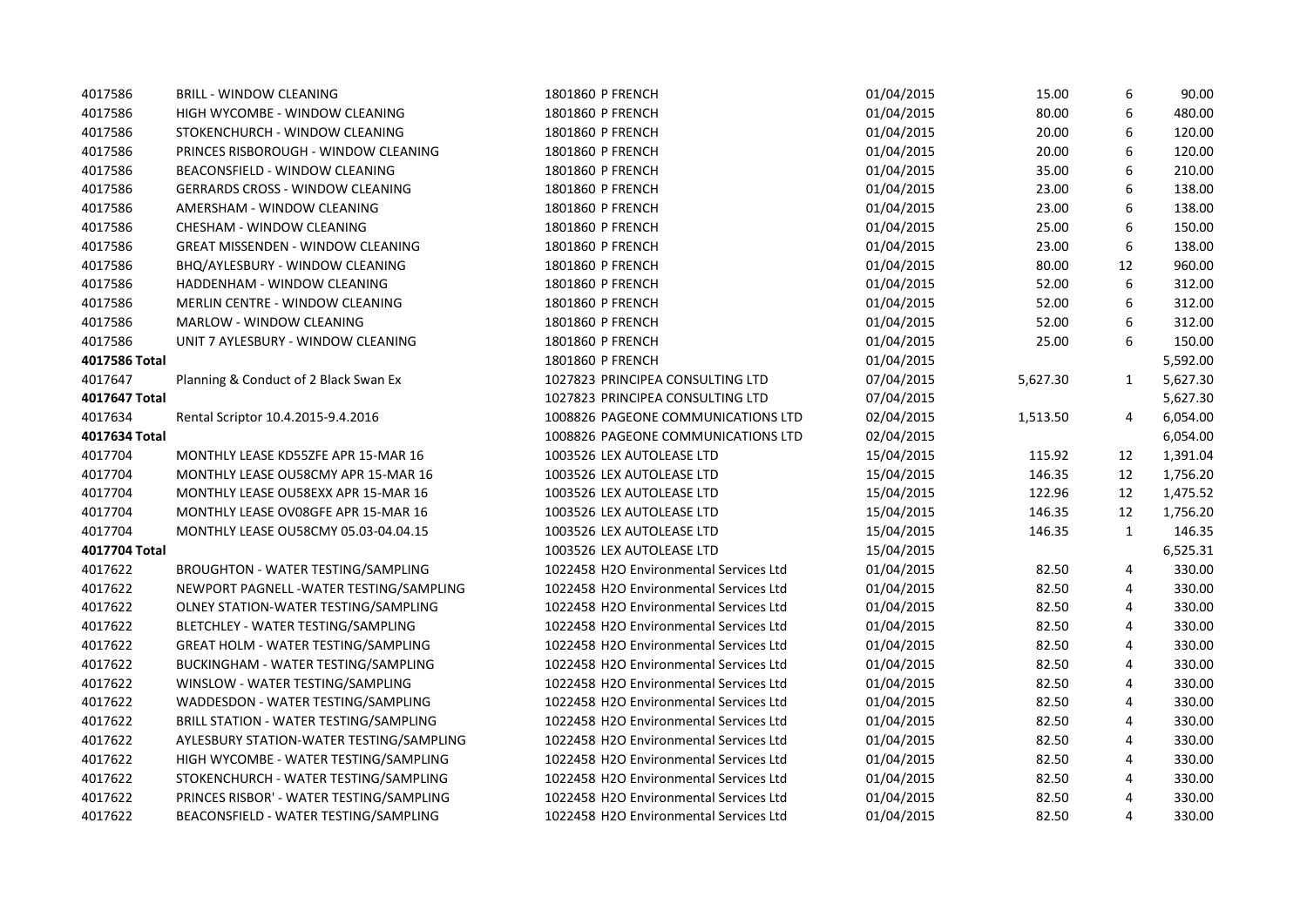| 4017622       | GERRARDS CROSS - WATER TESTING/SAMPLING            | 1022458 H2O Environmental Services Ltd | 01/04/2015 | 82.50    | 4              | 330.00   |
|---------------|----------------------------------------------------|----------------------------------------|------------|----------|----------------|----------|
| 4017622       | AMERSHAM STATION- WATER TESTING/SAMPLING           | 1022458 H2O Environmental Services Ltd | 01/04/2015 | 82.50    | 4              | 330.00   |
| 4017622       | CHESHAM STATION - WATER TESTING/SAMPLING           | 1022458 H2O Environmental Services Ltd | 01/04/2015 | 82.50    | 4              | 330.00   |
| 4017622       | GREAT MISSENDEN - WATER TESTING/SAMPLING           | 1022458 H2O Environmental Services Ltd | 01/04/2015 | 82.50    | 4              | 330.00   |
| 4017622       | BHQ/MERLIN CENTRE-WATER TESTING/SAMPLING           | 1022458 H2O Environmental Services Ltd | 01/04/2015 | 112.50   | 4              | 450.00   |
| 4017622       | HADDENHAM - WATER TESTING/SAMPLING                 | 1022458 H2O Environmental Services Ltd | 01/04/2015 | 82.50    | 4              | 330.00   |
| 4017622       | MARLOW STATION - WATER TESTING/SAMPLING            | 1022458 H2O Environmental Services Ltd | 01/04/2015 | 82.50    | 4              | 330.00   |
| 4017622 Total |                                                    | 1022458 H2O Environmental Services Ltd | 01/04/2015 |          |                | 7,050.00 |
| 4017661       | Departmental Review POD / Finance                  | 1026956 SPRINKLERSAFE EUROPE LTD       | 08/04/2015 | 7,264.11 | $\mathbf{1}$   | 7,264.11 |
| 4017661 Total |                                                    | 1026956 SPRINKLERSAFE EUROPE LTD       | 08/04/2015 |          |                | 7,264.11 |
| 3000080       | <b>Unmetered Water Gerrards Cross FS</b>           | 1000206 AFFINITY WATER                 | 30/04/2015 | 5,560.00 | $\mathbf{1}$   | 5,560.00 |
| 3000080       | <b>Water Gerrards Cross Fire Station</b>           | 1000206 AFFINITY WATER                 | 30/04/2015 | 530.00   | $\mathbf{1}$   | 530.00   |
| 3000080       | Water Amersham Fire Station                        | 1000206 AFFINITY WATER                 | 30/04/2015 | 680.00   | $\mathbf{1}$   | 680.00   |
| 3000080       | Water Chesham Fire Station                         | 1000206 AFFINITY WATER                 | 30/04/2015 | 580.00   | $\mathbf{1}$   | 580.00   |
| 3000080       | Water Great Missenden Fire Station                 | 1000206 AFFINITY WATER                 | 30/04/2015 | 190.00   | $\mathbf{1}$   | 190.00   |
| 3000080 Total |                                                    | 1000206 AFFINITY WATER                 | 30/04/2015 |          |                | 7,540.00 |
| 4017743       | BHQ - Weekday Collection - Annual Fee              | 1000878 ROYAL MAIL GROUP LTD           | 17/04/2015 | 787.00   | $\mathbf{1}$   | 787.00   |
| 4017743       | BHQ - Response Service-Licencee Fee AH277          | 1000878 ROYAL MAIL GROUP LTD           | 17/04/2015 | 90.00    | $\mathbf{1}$   | 90.00    |
| 4017743       | PPI-1st&2nd Class Mail Postings                    | 1000878 ROYAL MAIL GROUP LTD           | 17/04/2015 | 550.00   | 12             | 6,600.00 |
| 4017743       | AH277 - Response Service Returns                   | 1000878 ROYAL MAIL GROUP LTD           | 17/04/2015 | 25.00    | 12             | 300.00   |
| 4017743 Total |                                                    | 1000878 ROYAL MAIL GROUP LTD           | 17/04/2015 |          |                | 7,777.00 |
| 4017869       | <b>BROUGHTON -SERVICE HEATING AND HOT WATER</b>    | 1000023 TENCER LIMITED                 | 30/04/2015 | 129.11   | $\overline{2}$ | 258.22   |
| 4017869       | <b>BROUGHTON - SERVICE HIGH LEVEL HEATING</b>      | 1000023 TENCER LIMITED                 | 30/04/2015 | 167.77   | $\mathbf{1}$   | 167.77   |
| 4017869       | BROUGHTON - SERVICE BMS (TREND) SYSTEM             | 1000023 TENCER LIMITED                 | 30/04/2015 | 366.30   | $\mathbf{1}$   | 366.30   |
| 4017869       | NEWPORT PAGNEL-SERVICE HEATING/HOT WATER           | 1000023 TENCER LIMITED                 | 30/04/2015 | 141.31   | $\overline{2}$ | 282.62   |
| 4017869       | OLNEY - SERVICE HEATING AND HOT WATER              | 1000023 TENCER LIMITED                 | 30/04/2015 | 43.75    | $\overline{2}$ | 87.50    |
| 4017869       | OLNEY - SERVICE HIGH LEVEL HEATING                 | 1000023 TENCER LIMITED                 | 30/04/2015 | 167.77   | $\mathbf{1}$   | 167.77   |
| 4017869       | BLETCHLEY - SERVICE HEATING AND HOT WATER          | 1000023 TENCER LIMITED                 | 30/04/2015 | 141.31   | $\overline{2}$ | 282.62   |
| 4017869       | BLETCHLEY - SERVICE HIGH LEVEL HEATING             | 1000023 TENCER LIMITED                 | 30/04/2015 | 167.77   | $\mathbf{1}$   | 167.77   |
| 4017869       | BLETCHLEY - SERVICE BMS (TREND) SYSTEM             | 1000023 TENCER LIMITED                 | 30/04/2015 | 366.30   | $\mathbf{1}$   | 366.30   |
| 4017869       | GT HOLM - SERVICE HEATING AND HOT WATER            | 1000023 TENCER LIMITED                 | 30/04/2015 | 141.31   | $\overline{2}$ | 282.62   |
| 4017869       | GT HOLM - SERVICE HIGH LEVEL HEATING               | 1000023 TENCER LIMITED                 | 30/04/2015 | 167.77   | $\mathbf{1}$   | 167.77   |
| 4017869       | GT HOLM - SERVICE BMS (TREND) SYSTEM               | 1000023 TENCER LIMITED                 | 30/04/2015 | 274.73   | $\mathbf{1}$   | 274.73   |
| 4017869       | <b>BUCKINGHAM -SERVICE HEATING &amp; HOT WATER</b> | 1000023 TENCER LIMITED                 | 30/04/2015 | 68.14    | $\overline{2}$ | 136.28   |
| 4017869       | WINSLOW - SERVICE HEATING AND HOT WATER            | 1000023 TENCER LIMITED                 | 30/04/2015 | 68.14    | $\overline{2}$ | 136.28   |
| 4017869       | WADDESDON-SERVICE HEATING AND HOT WATER            | 1000023 TENCER LIMITED                 | 30/04/2015 | 68.14    | $\overline{2}$ | 136.28   |
| 4017869       | <b>BRILL - SERVICE HEATING AND HOT WATER</b>       | 1000023 TENCER LIMITED                 | 30/04/2015 | 68.14    | $\overline{2}$ | 136.28   |
| 4017869       | H /WYCOMBE-SERVICE HEATING HOT WATER               | 1000023 TENCER LIMITED                 | 30/04/2015 | 119.21   | $\overline{2}$ | 238.42   |
| 4017869       | HIGH WYCOMBE-SERVICE BMS (TREND) SYSTEM            | 1000023 TENCER LIMITED                 | 30/04/2015 | 274.73   | $\mathbf{1}$   | 274.73   |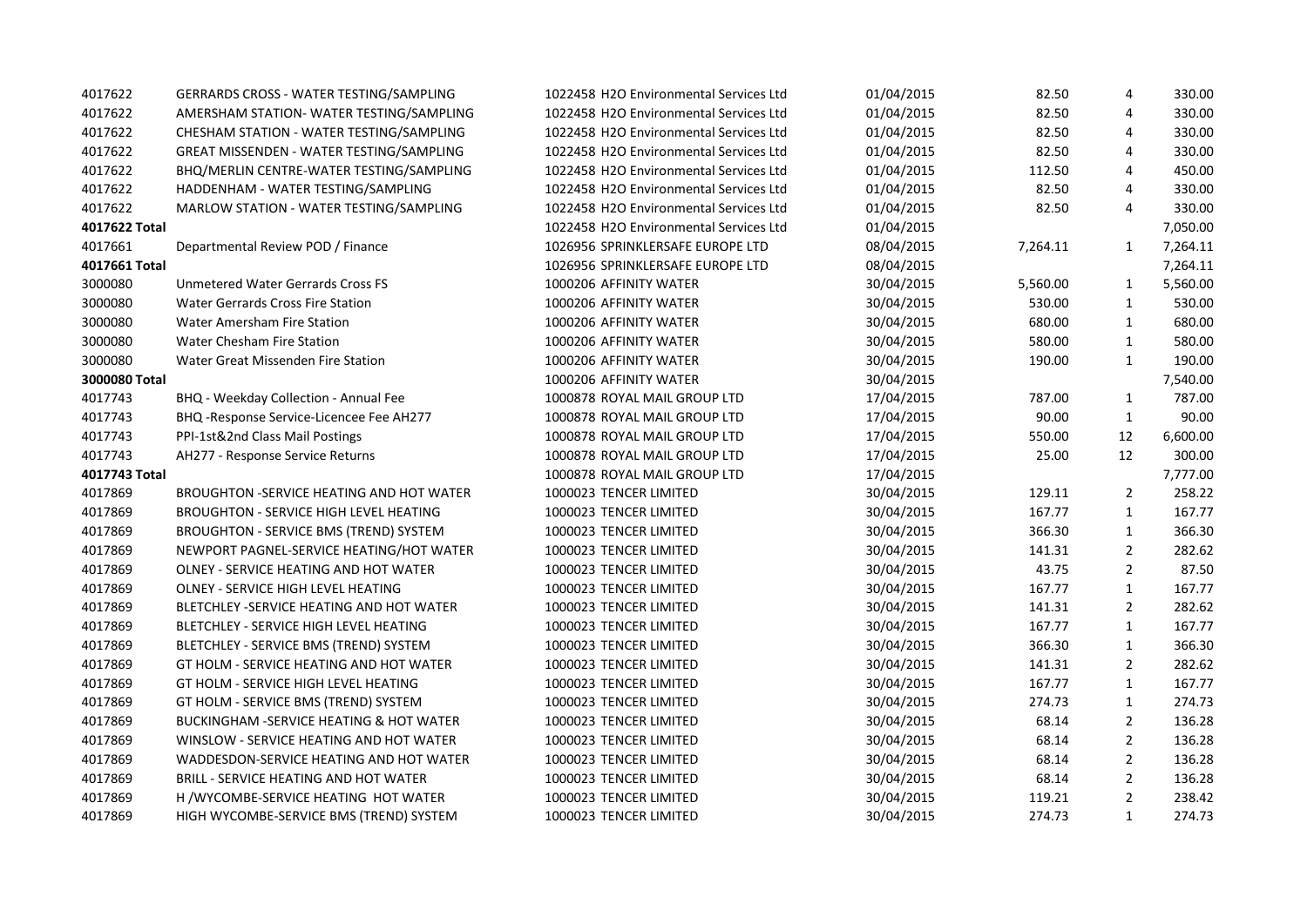| 4017869       | STOKENCHURCH - SERVICE-HEATING & HOT WATER          | 1000023 TENCER LIMITED                     | 30/04/2015 | 70.66    | $\overline{2}$ | 141.32   |
|---------------|-----------------------------------------------------|--------------------------------------------|------------|----------|----------------|----------|
| 4017869       | P/RISBOROUGH-SERVICE-HEATING & HOT WATER            | 1000023 TENCER LIMITED                     | 30/04/2015 | 62.30    | $\overline{2}$ | 124.60   |
| 4017869       | BEACONSFIELD-SERVICE HEATING & HOT WATER            | 1000023 TENCER LIMITED                     | 30/04/2015 | 70.66    | $\overline{2}$ | 141.32   |
| 4017869       | BEACONSFIELD-SERVICE HIGH LEVEL HEATING             | 1000023 TENCER LIMITED                     | 30/04/2015 | 167.77   | $\mathbf{1}$   | 167.77   |
| 4017869       | <b>GERRARDS X - SERVICE HEATING &amp; HOT WATER</b> | 1000023 TENCER LIMITED                     | 30/04/2015 | 119.43   | $\overline{2}$ | 238.86   |
| 4017869       | <b>GERRARDS X -SERVICE HIGH LEVEL HEATING</b>       | 1000023 TENCER LIMITED                     | 30/04/2015 | 167.77   | $\mathbf{1}$   | 167.77   |
| 4017869       | AMERSHAM-SERVICE HEATING & HOT WATER                | 1000023 TENCER LIMITED                     | 30/04/2015 | 95.04    | $\overline{2}$ | 190.08   |
| 4017869       | AMERSHAM -SERVICE HIGH LEVEL HEATING                | 1000023 TENCER LIMITED                     | 30/04/2015 | 167.77   | $\mathbf{1}$   | 167.77   |
| 4017869       | CHESHAM - SERVICE HEATING & HOT WATER               | 1000023 TENCER LIMITED                     | 30/04/2015 | 70.66    | $\overline{2}$ | 141.32   |
| 4017869       | CHESHAM - SERVICE HIGH LEVEL HEATING                | 1000023 TENCER LIMITED                     | 30/04/2015 | 167.77   | $\mathbf{1}$   | 167.77   |
| 4017869       | GT MISSENDEN-SERVICE-HEATING & HOT WATER            | 1000023 TENCER LIMITED                     | 30/04/2015 | 46.27    | $\overline{2}$ | 92.54    |
| 4017869       | BHQ/AYL/WK SHOPS - HEATING & HOT WATER              | 1000023 TENCER LIMITED                     | 30/04/2015 | 292.67   | $\overline{2}$ | 585.34   |
| 4017869       | BHQ/AYL/WK SHOPS - HIGH LEVEL HEATING               | 1000023 TENCER LIMITED                     | 30/04/2015 | 167.77   | $\mathbf{1}$   | 167.77   |
| 4017869       | HADDENHAM - SERVICE HEATING & HOT WATER             | 1000023 TENCER LIMITED                     | 30/04/2015 | 242.93   | $\overline{2}$ | 485.86   |
| 4017869       | HADDENHAM SERVICE BMS (TREND) SYSTEM                | 1000023 TENCER LIMITED                     | 30/04/2015 | 195.36   | $\mathbf{1}$   | 195.36   |
| 4017869       | MERL/CENTRE -SERVICE-HEATING & HOT WATER            | 1000023 TENCER LIMITED                     | 30/04/2015 | 94.08    | $\overline{2}$ | 188.16   |
| 4017869       | MARLOW - SERVICE-HEATING AND HOT WATER              | 1000023 TENCER LIMITED                     | 30/04/2015 | 207.90   | $\overline{2}$ | 415.80   |
| 4017869       | <b>MARLOW - HIGH LEVEL HEATING</b>                  | 1000023 TENCER LIMITED                     | 30/04/2015 | 167.77   | $\mathbf{1}$   | 167.77   |
| 4017869       | 50 BOURTON RD - HEATING & HOT WATER                 | 1000023 TENCER LIMITED                     | 30/04/2015 | 63.09    | $\mathbf{1}$   | 63.09    |
| 4017869       | 60 BOURTON RD - HEATING & HOT WATER                 | 1000023 TENCER LIMITED                     | 30/04/2015 | 63.09    | $\mathbf{1}$   | 63.09    |
| 4017869       | CHESHAM -SERVIC BMS TREND SYSTEM                    | 1000023 TENCER LIMITED                     | 30/04/2015 | 228.94   | $\mathbf{1}$   | 228.94   |
| 4017869 Total |                                                     | 1000023 TENCER LIMITED                     | 30/04/2015 |          |                | 8,232.56 |
| 4017752       | Senior Executives in State & Local Gover            | 1032199 HARVARD KENNEDY SCHOOL             | 20/04/2015 | 8,500.00 | $\mathbf{1}$   | 8,500.00 |
| 4017752 Total |                                                     | 1032199 HARVARD KENNEDY SCHOOL             | 20/04/2015 |          |                | 8,500.00 |
| 4017582       | <b>Redkite Annual License</b>                       | 1029088 Performance Monitoring Systems Ltd | 01/04/2015 | 9,500.00 | $\mathbf{1}$   | 9,500.00 |
| 4017582 Total |                                                     | 1029088 Performance Monitoring Systems Ltd | 01/04/2015 |          |                | 9,500.00 |
| 4017685       | ANNUAL LEASE CITROEN VAN 15-16                      | 1003526 LEX AUTOLEASE LTD                  | 13/04/2015 | 1,551.48 | 1              | 1,551.48 |
| 4017685       | ANNUAL LEASE CITROEN VAN 16-17                      | 1003526 LEX AUTOLEASE LTD                  | 13/04/2015 | 1,551.48 | $\mathbf{1}$   | 1,551.48 |
| 4017685       | ANNUAL LEASE CITROEN VAN 17-18                      | 1003526 LEX AUTOLEASE LTD                  | 13/04/2015 | 1,551.48 | $\mathbf{1}$   | 1,551.48 |
| 4017685       | ANNUAL LEASE CITROEN VAN 18-19                      | 1003526 LEX AUTOLEASE LTD                  | 13/04/2015 | 1,551.48 | $\mathbf{1}$   | 1,551.48 |
| 4017685       | ANNUAL LEASE CITROEN VAN 19-20                      | 1003526 LEX AUTOLEASE LTD                  | 13/04/2015 | 1,551.48 | $\mathbf{1}$   | 1,551.48 |
| 4017685       | <b>ANNUAL MAINTENANCE 15-16</b>                     | 1003526 LEX AUTOLEASE LTD                  | 13/04/2015 | 352.92   | $\mathbf{1}$   | 352.92   |
| 4017685       | <b>ANNUAL MAINTENANCE 16-17</b>                     | 1003526 LEX AUTOLEASE LTD                  | 13/04/2015 | 352.92   | $\mathbf{1}$   | 352.92   |
| 4017685       | <b>ANNUAL MAINTENANCE 17-18</b>                     | 1003526 LEX AUTOLEASE LTD                  | 13/04/2015 | 352.92   | $\mathbf{1}$   | 352.92   |
| 4017685       | <b>ANNUAL MAINTENANCE 18-19</b>                     | 1003526 LEX AUTOLEASE LTD                  | 13/04/2015 | 352.92   | $\mathbf{1}$   | 352.92   |
| 4017685       | ANNUAL MAINTENANCE 19-20                            | 1003526 LEX AUTOLEASE LTD                  | 13/04/2015 | 352.92   | $\mathbf{1}$   | 352.92   |
| 4017685 Total |                                                     | 1003526 LEX AUTOLEASE LTD                  | 13/04/2015 |          |                | 9,522.00 |
| 4017684       | ANNUAL LEASE CITROEN VAN 15-16                      | 1003526 LEX AUTOLEASE LTD                  | 13/04/2015 | 1,637.52 | $\mathbf{1}$   | 1,637.52 |
| 4017684       | <b>ANNUAL LEASE CITROEN VAN 16-17</b>               | 1003526 LEX AUTOLEASE LTD                  | 13/04/2015 | 1,637.52 | $\mathbf{1}$   | 1,637.52 |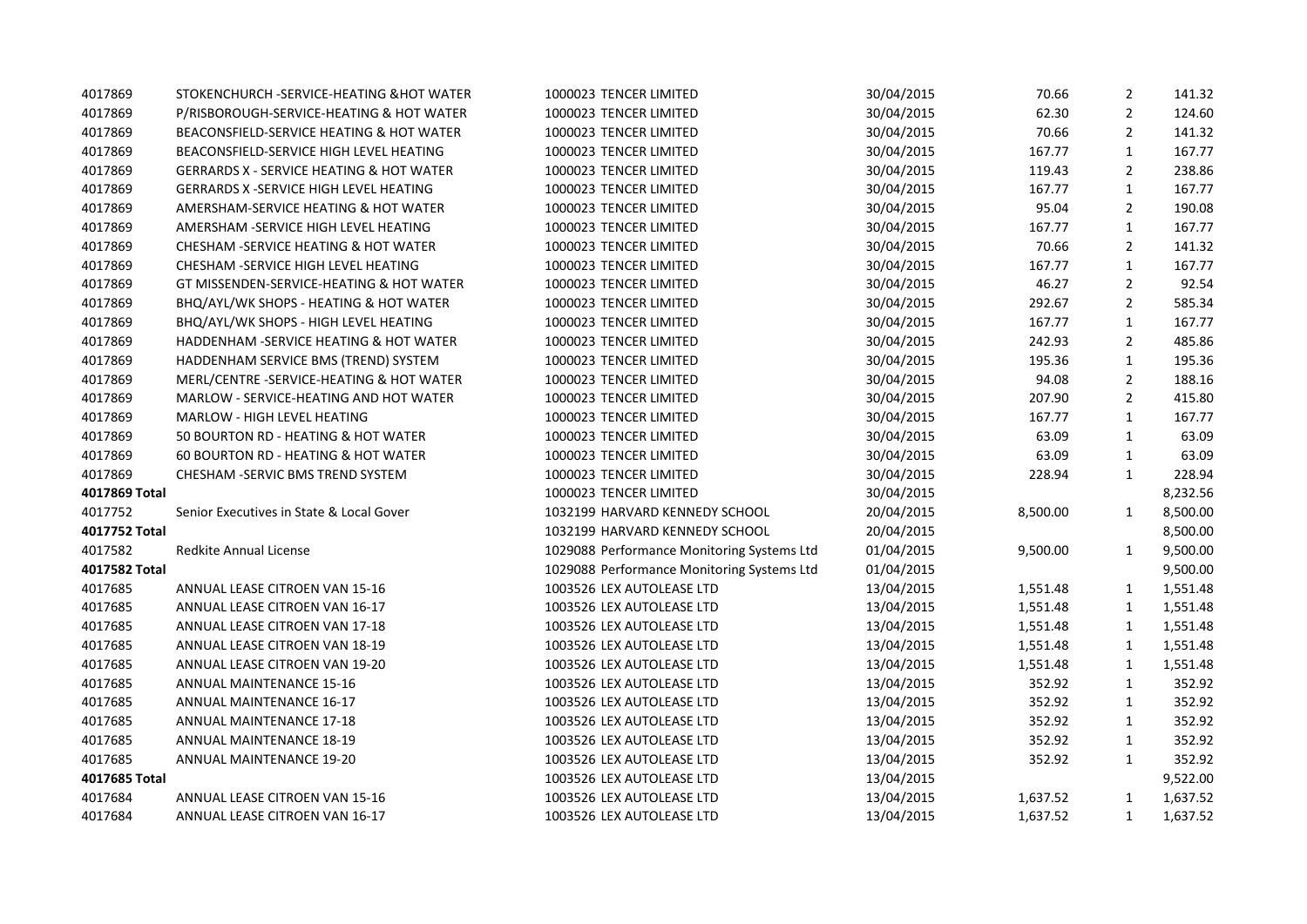| 4017684       | ANNUAL LEASE CITROEN VAN 17-18           | 1003526 LEX AUTOLEASE LTD          | 13/04/2015 | 1,637.52 | 1            | 1,637.52  |
|---------------|------------------------------------------|------------------------------------|------------|----------|--------------|-----------|
| 4017684       | ANNUAL LEASE CITROEN VAN 18-19           | 1003526 LEX AUTOLEASE LTD          | 13/04/2015 | 1,637.52 | 1            | 1,637.52  |
| 4017684       | ANNUAL LEASE CITROEN VAN 19-20           | 1003526 LEX AUTOLEASE LTD          | 13/04/2015 | 1,637.52 | 1            | 1,637.52  |
| 4017684       | <b>ANNUAL MAINTENANCE 15-16</b>          | 1003526 LEX AUTOLEASE LTD          | 13/04/2015 | 352.92   | $\mathbf{1}$ | 352.92    |
| 4017684       | <b>ANNUAL MAINTENANCE 16-17</b>          | 1003526 LEX AUTOLEASE LTD          | 13/04/2015 | 352.92   | 1            | 352.92    |
| 4017684       | <b>ANNUAL MAINTENANCE 17-18</b>          | 1003526 LEX AUTOLEASE LTD          | 13/04/2015 | 352.92   | 1            | 352.92    |
| 4017684       | <b>ANNUAL MAINTENANCE 18-19</b>          | 1003526 LEX AUTOLEASE LTD          | 13/04/2015 | 352.92   | 1            | 352.92    |
| 4017684       | ANNUAL MAINTENANCE 19-20                 | 1003526 LEX AUTOLEASE LTD          | 13/04/2015 | 352.92   | 1            | 352.92    |
| 4017684 Total |                                          | 1003526 LEX AUTOLEASE LTD          | 13/04/2015 |          |              | 9,952.20  |
| 4017678       | BROUGHTON - AC & VENTILATION - SERVICE   | 1000023 TENCER LIMITED             | 09/04/2015 | 194.18   | 3            | 582.54    |
| 4017678       | BHQ / AYL STN /WK SHOPS-AC & VENTILATION | 1000023 TENCER LIMITED             | 09/04/2015 | 1,162.09 | 4            | 4,648.36  |
| 4017678       | HADDENHAM - AC & VENTILATION             | 1000023 TENCER LIMITED             | 09/04/2015 | 128.04   | 3            | 384.12    |
| 4017678       | MERLIN CENTRE - AC & VENTILATION         | 1000023 TENCER LIMITED             | 09/04/2015 | 312.88   | 3            | 938.64    |
| 4017678       | MARLOW - AC & VENTILATION                | 1000023 TENCER LIMITED             | 09/04/2015 | 941.29   | 4            | 3,765.16  |
| 4017678       | UNIT 7 BHQ - AC & VENTILATION            | 1000023 TENCER LIMITED             | 09/04/2015 | 277.27   | 4            | 1,109.08  |
| 4017678 Total |                                          | 1000023 TENCER LIMITED             | 09/04/2015 |          |              | 11,427.90 |
| 3000082       | F/W Metered water Waddesdon FS           | 1000333 THAMES WATER UTILITIES LTD | 30/04/2015 | 140.00   | $\mathbf{1}$ | 140.00    |
| 3000082       | F/W Metered water Brill FS               | 1000333 THAMES WATER UTILITIES LTD | 30/04/2015 | 200.00   | $\mathbf{1}$ | 200.00    |
| 3000082       | F/W Metered water High Wycombe FS        | 1000333 THAMES WATER UTILITIES LTD | 30/04/2015 | 2,520.00 | 1            | 2,520.00  |
| 3000082       | F/W Metered water Stokenchurch FS        | 1000333 THAMES WATER UTILITIES LTD | 30/04/2015 | 100.00   | 1            | 100.00    |
| 3000082       | F/W Metered water Princes Risborough FS  | 1000333 THAMES WATER UTILITIES LTD | 30/04/2015 | 120.00   | 1            | 120.00    |
| 3000082       | F/W Unmetered water Beaconsfield FS      | 1000333 THAMES WATER UTILITIES LTD | 30/04/2015 | 1,340.00 | 1            | 1,340.00  |
| 3000082       | F/W Metered water Beaconsfield FS        | 1000333 THAMES WATER UTILITIES LTD | 30/04/2015 | 630.00   | $\mathbf{1}$ | 630.00    |
| 3000082       | F/W Metered water Premises Costs HQ      | 1000333 THAMES WATER UTILITIES LTD | 30/04/2015 | 3,620.00 | $\mathbf{1}$ | 3,620.00  |
| 3000082       | F/W Metered water Haddenham              | 1000333 THAMES WATER UTILITIES LTD | 30/04/2015 | 70.00    | $\mathbf{1}$ | 70.00     |
| 3000082       | F/W Unmetered water Marlow FS            | 1000333 THAMES WATER UTILITIES LTD | 30/04/2015 | 1,480.00 | $\mathbf{1}$ | 1,480.00  |
| 3000082       | F/W Unmetered water Unit Seven           | 1000333 THAMES WATER UTILITIES LTD | 30/04/2015 | 1,260.00 | $\mathbf{1}$ | 1,260.00  |
| 3000082 Total |                                          | 1000333 THAMES WATER UTILITIES LTD | 30/04/2015 |          |              | 11,480.00 |
| 4017778       | ANNUAL LEASE BMW X3 15 - 16              | 1003526 LEX AUTOLEASE LTD          | 21/04/2015 | 3,402.72 | $\mathbf{1}$ | 3,402.72  |
| 4017778       | ANNUAL LEASE BMW X3 16 - 17              | 1003526 LEX AUTOLEASE LTD          | 21/04/2015 | 3,402.72 | 1            | 3,402.72  |
| 4017778       | ANNUAL LEASE BMW X3 17 - 18              | 1003526 LEX AUTOLEASE LTD          | 21/04/2015 | 3,402.72 | 1            | 3,402.72  |
| 4017778       | <b>ANNUAL MAINTENANCE 15 - 16</b>        | 1003526 LEX AUTOLEASE LTD          | 21/04/2015 | 459.72   | 1            | 459.72    |
| 4017778       | <b>ANNUAL MAINTENANCE 16 - 17</b>        | 1003526 LEX AUTOLEASE LTD          | 21/04/2015 | 459.72   | $\mathbf{1}$ | 459.72    |
| 4017778       | <b>ANNUAL MAINTENANCE 17 - 18</b>        | 1003526 LEX AUTOLEASE LTD          | 21/04/2015 | 459.72   | 1            | 459.72    |
| 4017778 Total |                                          | 1003526 LEX AUTOLEASE LTD          | 21/04/2015 |          |              | 11,587.32 |
| 3000081       | F/W Metered water Broughton FS           | 1004757 ANGLIAN WATER SERVICES LTD | 30/04/2015 | 1,390.00 | 1            | 1,390.00  |
| 3000081       | F/W Metered water Newport Pagnell FS     | 1004757 ANGLIAN WATER SERVICES LTD | 30/04/2015 | 3,160.00 | $\mathbf{1}$ | 3,160.00  |
| 3000081       | F/W Metered water Olney FS               | 1004757 ANGLIAN WATER SERVICES LTD | 30/04/2015 | 380.00   | $\mathbf{1}$ | 380.00    |
| 3000081       | F/W Metered water Bletchley FS           | 1004757 ANGLIAN WATER SERVICES LTD | 30/04/2015 | 1,520.00 | $\mathbf{1}$ | 1,520.00  |
|               |                                          |                                    |            |          |              |           |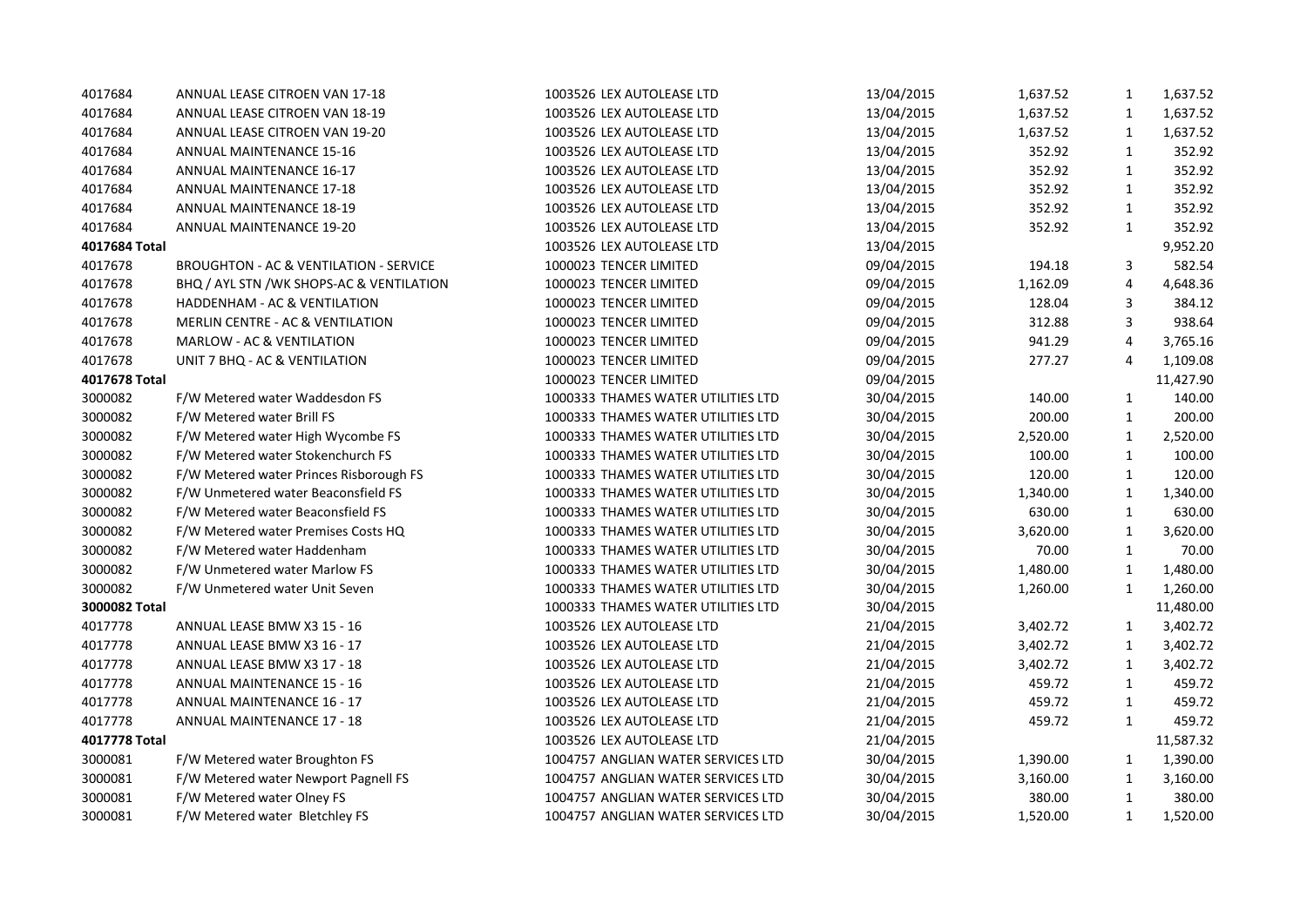| F/W Metered water Great Holm FS     | 1004757 ANGLIAN WATER SERVICES LTD         | 30/04/2015 | 2,530.00  | $\mathbf{1}$   | 2,530.00  |
|-------------------------------------|--------------------------------------------|------------|-----------|----------------|-----------|
| F/W Unmetered water Buckingham FS   | 1004757 ANGLIAN WATER SERVICES LTD         | 30/04/2015 | 1,590.00  | $\mathbf{1}$   | 1,590.00  |
| F/W Metered water Buckingham FS     | 1004757 ANGLIAN WATER SERVICES LTD         | 30/04/2015 | 900.00    | 1              | 900.00    |
| F/W Metered water Winslow FS        | 1004757 ANGLIAN WATER SERVICES LTD         | 30/04/2015 | 270.00    | $\mathbf{1}$   | 270.00    |
|                                     | 1004757 ANGLIAN WATER SERVICES LTD         | 30/04/2015 |           |                | 11,740.00 |
| ANNUAL LEASE OU04FME 2015-16        | 1007170 JCB FINANCE (LEASING) LTD          | 17/04/2015 | 2,247.24  | 1              | 2,247.24  |
| ANNUAL LEASE 3XVOLVO FL6H 2015-16   | 1007170 JCB FINANCE (LEASING) LTD          | 17/04/2015 | 10,469.61 | $\mathbf{1}$   | 10,469.61 |
|                                     | 1007170 JCB FINANCE (LEASING) LTD          | 17/04/2015 |           |                | 12,716.85 |
| ANNUAL LEASE CITROEN VAN 15-16      | 1003526 LEX AUTOLEASE LTD                  | 21/04/2015 | 1,455.72  | $\overline{2}$ | 2,911.44  |
| ANNUAL LEASE CITROEN VAN 16-17      | 1003526 LEX AUTOLEASE LTD                  | 21/04/2015 | 1,455.72  | $\overline{2}$ | 2,911.44  |
| ANNUAL LEASE CITROEN VAN 17-18      | 1003526 LEX AUTOLEASE LTD                  | 21/04/2015 | 1,455.72  | $\overline{2}$ | 2,911.44  |
| ANNUAL LEASE CITROEN VAN 18-19      | 1003526 LEX AUTOLEASE LTD                  | 21/04/2015 | 1,455.72  | 2              | 2,911.44  |
| ANNUAL LEASE CITROEN VAN 19-20      | 1003526 LEX AUTOLEASE LTD                  | 21/04/2015 | 1,455.72  | $\overline{2}$ | 2,911.44  |
| <b>ANNUAL MAINTENANCE 15-16</b>     | 1003526 LEX AUTOLEASE LTD                  | 21/04/2015 | 352.92    | $\overline{2}$ | 705.84    |
| <b>ANNUAL MAINTENANCE 16-17</b>     | 1003526 LEX AUTOLEASE LTD                  | 21/04/2015 | 352.92    | $\overline{2}$ | 705.84    |
| <b>ANNUAL MAINYENANCE 17-18</b>     | 1003526 LEX AUTOLEASE LTD                  | 21/04/2015 | 352.92    | $\overline{2}$ | 705.84    |
| <b>ANNUAL MAINTENANCE 18-19</b>     | 1003526 LEX AUTOLEASE LTD                  | 21/04/2015 | 352.92    | $\overline{2}$ | 705.84    |
| ANNUAL MAINTENANCE 19-20            | 1003526 LEX AUTOLEASE LTD                  | 21/04/2015 | 352.92    | $\overline{2}$ | 705.84    |
|                                     | 1003526 LEX AUTOLEASE LTD                  | 21/04/2015 |           |                | 18,086.40 |
| Subscription to Total Solution      | 1032138 LEARNING POOL LTD                  | 01/04/2015 | 20,000.00 | 1              | 20,000.00 |
|                                     | 1032138 LEARNING POOL LTD                  | 01/04/2015 |           |                | 20,000.00 |
| MONTHLY LEASE OU60EYW 2015-16       | 1017941 ALPHABET (UK) Fleet Management Ltd | 17/04/2015 | 310.31    | 12             | 3,723.72  |
| MONTHLY LEASE OU07JWG 2015-16       | 1017941 ALPHABET (UK) Fleet Management Ltd | 17/04/2015 | 107.57    | 12             | 1,290.84  |
| MONTHLY LEASE OU07JWO 2015-16       | 1017941 ALPHABET (UK) Fleet Management Ltd | 17/04/2015 | 107.57    | 12             | 1,290.84  |
| MONTHLY LEASE OU07JWN 2015-16       | 1017941 ALPHABET (UK) Fleet Management Ltd | 17/04/2015 | 107.57    | 12             | 1,290.84  |
| MONTHLY LEASE OU56FWE 2015-16       | 1017941 ALPHABET (UK) Fleet Management Ltd | 17/04/2015 | 122.45    | 12             | 1,469.40  |
| MONTHLY LEASE OV08WZB 2015-16       | 1017941 ALPHABET (UK) Fleet Management Ltd | 17/04/2015 | 133.30    | 12             | 1,599.60  |
| MONTHLY LEASE OU07JWJ 2015-16       | 1017941 ALPHABET (UK) Fleet Management Ltd | 17/04/2015 | 107.57    | 12             | 1,290.84  |
| MONTHLY LEASE OU07HBX 2015-16       | 1017941 ALPHABET (UK) Fleet Management Ltd | 17/04/2015 | 107.88    | 12             | 1,294.56  |
| MONTHLY LEASE OU56EFH 2015-16       | 1017941 ALPHABET (UK) Fleet Management Ltd | 17/04/2015 | 122.45    | 12             | 1,469.40  |
| MONTHLY LEASE OU07JWM 2015-16       | 1017941 ALPHABET (UK) Fleet Management Ltd | 17/04/2015 | 107.57    | 12             | 1,290.84  |
| MONTHLY LEASE OU56FVL 2015-16       | 1017941 ALPHABET (UK) Fleet Management Ltd | 17/04/2015 | 122.45    | 12             | 1,469.40  |
| MONTHLY LEASE KJ56HHC 2015-16       | 1017941 ALPHABET (UK) Fleet Management Ltd | 17/04/2015 | 119.66    | 12             | 1,435.92  |
| MONTHLY LEASE OU07JWL 2015-16       | 1017941 ALPHABET (UK) Fleet Management Ltd | 17/04/2015 | 107.57    | 12             | 1,290.84  |
| MONTHLY LEASE OU07KFL 2015-16       | 1017941 ALPHABET (UK) Fleet Management Ltd | 17/04/2015 | 107.57    | 12             | 1,290.84  |
|                                     | 1017941 ALPHABET (UK) Fleet Management Ltd | 17/04/2015 |           |                | 21,497.88 |
| HWY-ANTAC CLEANING SERVICE CONTRACT | 1030606 ANTAC SUPPORT SERVICE              | 01/04/2015 | 850.75    | 12             | 10,209.00 |
| STO-ANTAC CLEANING SERVICE CONTRACT | 1030606 ANTAC SUPPORT SERVICE              | 01/04/2015 | 113.34    | 12             | 1,360.08  |
| BEA-ANTAC CLEANING SERVICE CONTRACT | 1030606 ANTAC SUPPORT SERVICE              | 01/04/2015 | 227.75    | 12             | 2,733.00  |
|                                     |                                            |            |           |                |           |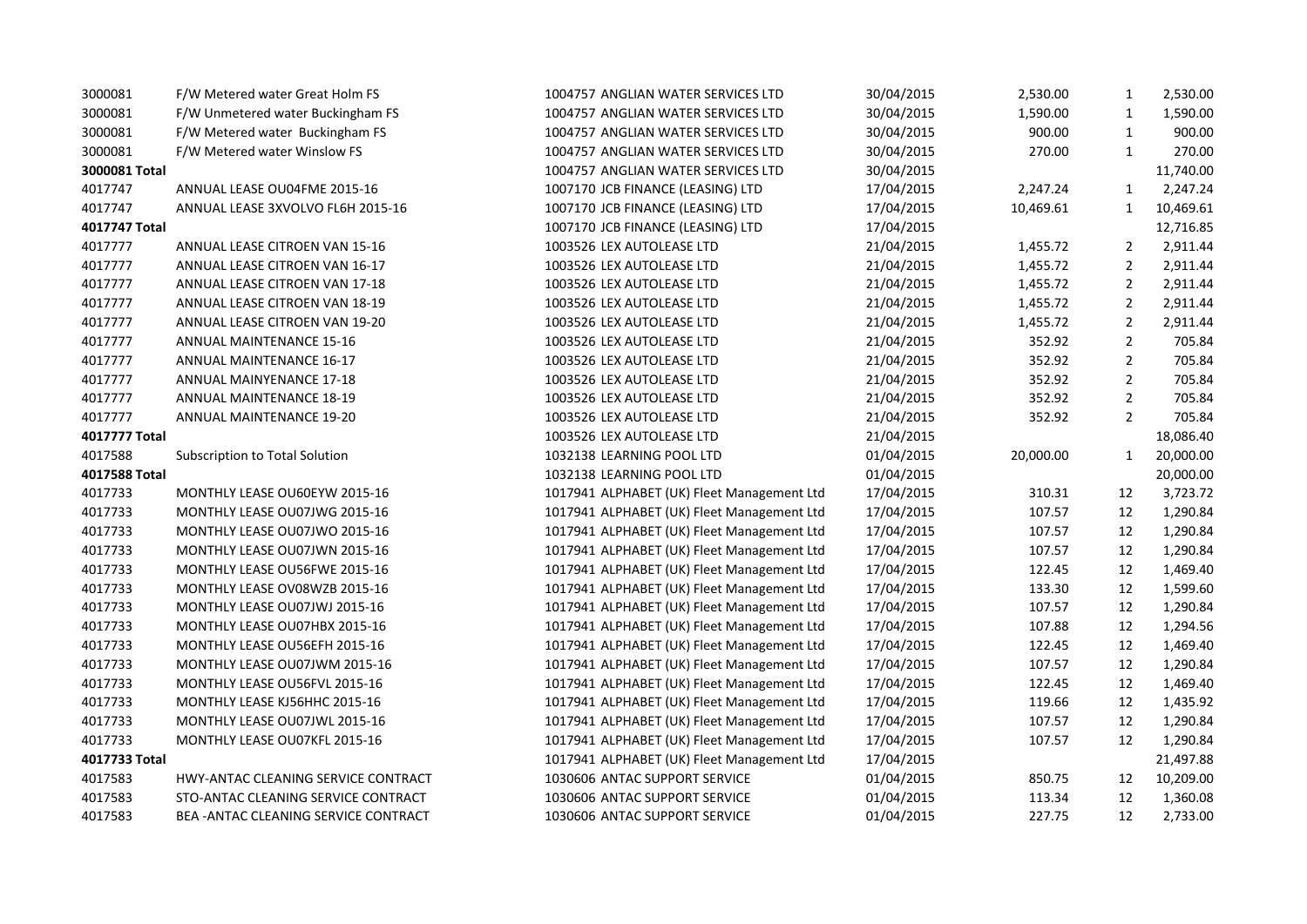| 4017583       | MAR-ANTAC CLEANING SERVICE CONTRACT          | 1030606 ANTAC SUPPORT SERVICE          | 01/04/2015 | 816.50    | 12             | 9,798.00  |
|---------------|----------------------------------------------|----------------------------------------|------------|-----------|----------------|-----------|
| 4017583       | GEX-ANTAC CLEANING SERVICE CONTRACT          | 1030606 ANTAC SUPPORT SERVICE          | 01/04/2015 | 231.50    | 12             | 2,778.00  |
| 4017583       | AME - ANTAC CLEANING SERVICE CONTRACT        | 1030606 ANTAC SUPPORT SERVICE          | 01/04/2015 | 217.09    | 12             | 2,605.08  |
| 4017583 Total |                                              | 1030606 ANTAC SUPPORT SERVICE          | 01/04/2015 |           |                | 29,483.16 |
| 4017827       | External Audit Fees 2015/16 Q1               | 1028537 ERNST & YOUNG LLP              | 27/04/2015 | 7,844.75  | 1              | 7,844.75  |
| 4017827       | External Audit Fees 2015/16 Q2               | 1028537 ERNST & YOUNG LLP              | 27/04/2015 | 7,844.75  | 1              | 7,844.75  |
| 4017827       | External Audit Fees 2015/16 Q3               | 1028537 ERNST & YOUNG LLP              | 27/04/2015 | 7,844.75  | $\mathbf{1}$   | 7,844.75  |
| 4017827       | External Audit Fees 2015/16 Q4               | 1028537 ERNST & YOUNG LLP              | 27/04/2015 | 7,844.75  | 1              | 7,844.75  |
| 4017827 Total |                                              | 1028537 ERNST & YOUNG LLP              | 27/04/2015 |           |                | 31,379.00 |
| 4017640       | Gartan Roster 01/03/15-28/02/16              | 1021461 GARTAN TECHNOLOGIES LTD        | 07/04/2015 | 23,250.00 | 1              | 23,250.00 |
| 4017640       | Gartan Availability 01/03/15 - 28/02/16      | 1021461 GARTAN TECHNOLOGIES LTD        | 07/04/2015 | 14,500.00 | 1              | 14,500.00 |
| 4017640 Total |                                              | 1021461 GARTAN TECHNOLOGIES LTD        | 07/04/2015 |           |                | 37,750.00 |
| 4017636       | UNICORN contingency -for network             | 1800207 ROYAL BERKSHIRE FIRE AUTHORITY | 07/04/2015 | 2,000.00  | $\mathbf{1}$   | 2,000.00  |
| 4017636       | Firewall                                     | 1800207 ROYAL BERKSHIRE FIRE AUTHORITY | 07/04/2015 | 8,296.00  | $\mathbf{1}$   | 8,296.00  |
| 4017636       | Groomers-for DS3000                          | 1800207 ROYAL BERKSHIRE FIRE AUTHORITY | 07/04/2015 | 9,000.00  | 1              | 9,000.00  |
| 4017636       | Airwave SAN H GBN                            | 1800207 ROYAL BERKSHIRE FIRE AUTHORITY | 07/04/2015 | 14,082.14 | 1              | 14,082.14 |
| 4017636       | CodePlug Airwave and Telnet                  | 1800207 ROYAL BERKSHIRE FIRE AUTHORITY | 07/04/2015 | 1,917.39  | 1              | 1,917.39  |
| 4017636       | <b>Smart Numbers</b>                         | 1800207 ROYAL BERKSHIRE FIRE AUTHORITY | 07/04/2015 | 1,518.67  | $\mathbf{1}$   | 1,518.67  |
| 4017636       | PLR Additional Fire Wall support             | 1800207 ROYAL BERKSHIRE FIRE AUTHORITY | 07/04/2015 | 3,200.00  | 1              | 3,200.00  |
| 4017636 Total |                                              | 1800207 ROYAL BERKSHIRE FIRE AUTHORITY | 07/04/2015 |           |                | 40,014.20 |
| 3000078       | F/W Electricity Premises Cost HQ             | 1004591 E.ON                           | 20/04/2015 | 42,960.00 | 1              | 42,960.00 |
| 3000078 Total |                                              | 1004591 E.ON                           | 20/04/2015 |           |                | 42,960.00 |
| 4017696       | PanasonicFZ-G1 MK3                           | 1033493 ANTIVIRUS MARKET LTD           | 14/04/2015 | 1,808.41  | 25             | 45,210.25 |
| 4017696 Total |                                              | 1033493 ANTIVIRUS MARKET LTD           | 14/04/2015 |           |                | 45,210.25 |
| 4017698       | <b>BFRS E-mail Scanning</b>                  | 1029757 UPDATA INFRASTRUCTURE UK       | 14/04/2015 | 157.10    | $\overline{4}$ | 628.40    |
| 4017698       | 52 O2 Sim Cards                              | 1029757 UPDATA INFRASTRUCTURE UK       | 14/04/2015 | 2,191.08  | 4              | 8,764.32  |
| 4017698       | <b>WAN Order</b>                             | 1029757 UPDATA INFRASTRUCTURE UK       | 14/04/2015 | 18,021.80 | 4              | 72,087.20 |
| 4017698 Total |                                              | 1029757 UPDATA INFRASTRUCTURE UK       | 14/04/2015 |           |                | 81,479.92 |
| 4017608       | UNIT 7 - RENT ACCOUNT - QTR END JUNE 2015    | 1020425 WE BLACK LTD                   | 01/04/2015 | 18,687.50 | $\mathbf{1}$   | 18,687.50 |
| 4017608       | UNIT 7 - RENT ACCOUNT - QTR END SEPT 2015    | 1020425 WE BLACK LTD                   | 01/04/2015 | 18,687.50 | $\mathbf{1}$   | 18,687.50 |
| 4017608       | UNIT 7 - RENT ACCOUNT - QTR END DEC 2015     | 1020425 WE BLACK LTD                   | 01/04/2015 | 18,687.50 | $\mathbf{1}$   | 18,687.50 |
| 4017608       | UNIT 7 - RENT ACCOUNT-QTR END MARCH 2016     | 1020425 WE BLACK LTD                   | 01/04/2015 | 18,687.50 | 1              | 18,687.50 |
| 4017608       | UNIT 7-SERVICE CHARGE - QTR END JUNE 2015    | 1020425 WE BLACK LTD                   | 01/04/2015 | 159.76    | $\mathbf{1}$   | 159.76    |
| 4017608       | UNIT 7-SERVICE CHARGE - QTR END SEPT 2015    | 1020425 WE BLACK LTD                   | 01/04/2015 | 159.76    | 1              | 159.76    |
| 4017608       | UNIT 7-SERVICE CHARGE - QTR END DEC 2015     | 1020425 WE BLACK LTD                   | 01/04/2015 | 159.76    | $\mathbf{1}$   | 159.76    |
| 4017608       | UNIT 7-SERVICE CHARGE-QTR END MARCH 2016     | 1020425 WE BLACK LTD                   | 01/04/2015 | 159.76    | $\mathbf{1}$   | 159.76    |
| 4017608       | BHQ-SERVICE CHARGE-CLEANING & GARDENING      | 1020425 WE BLACK LTD                   | 01/04/2015 | 171.00    | 4              | 684.00    |
| 4017608       | <b>BHQ - SERVICE CHARGE - ELECTRICITY</b>    | 1020425 WE BLACK LTD                   | 01/04/2015 | 170.36    | 4              | 681.44    |
| 4017608       | <b>BHQ - SERVICE CHARGE - MANAGEMENT FEE</b> | 1020425 WE BLACK LTD                   | 01/04/2015 | 42.67     | 4              | 170.68    |